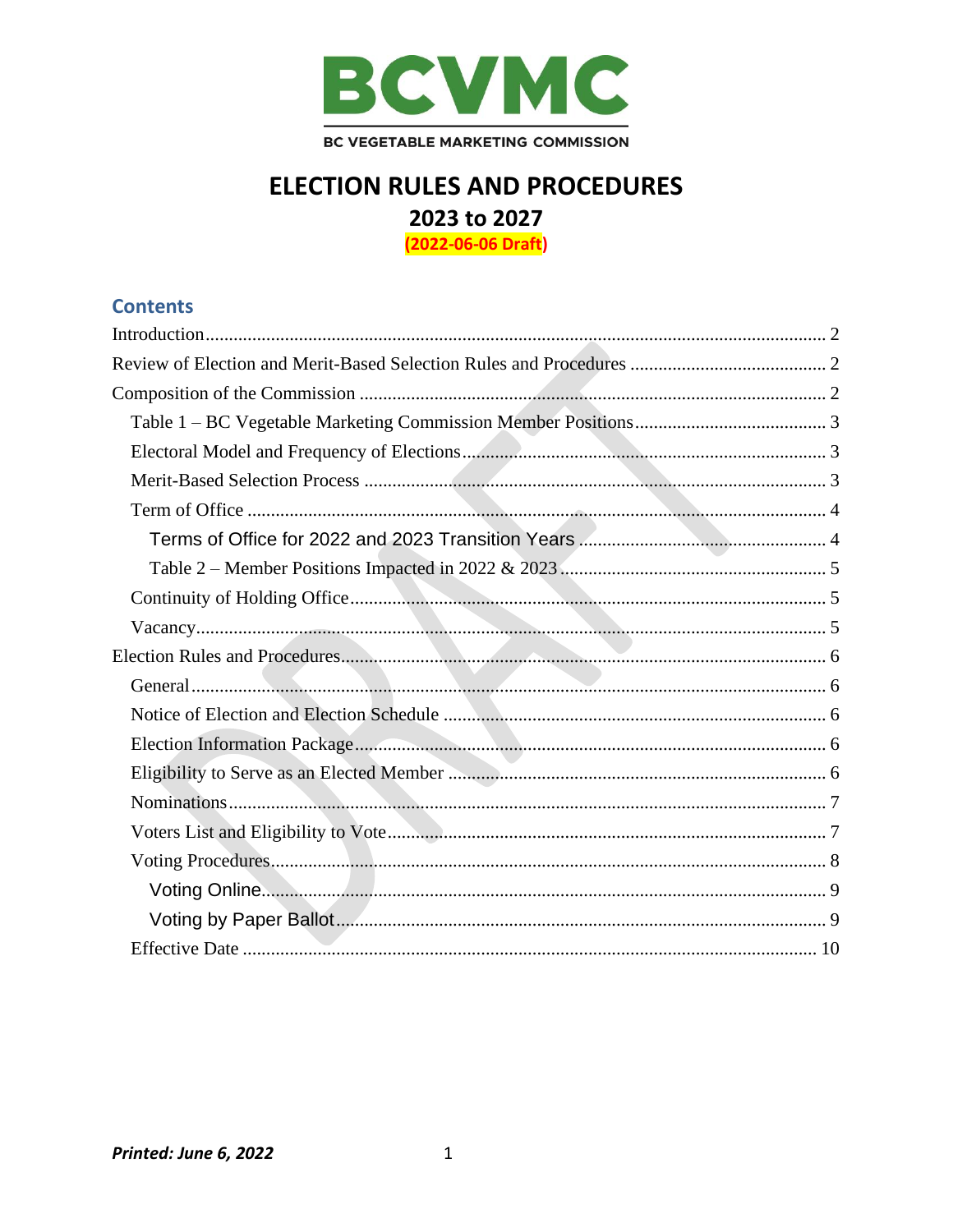

# <span id="page-1-0"></span>**Introduction**

The BC Vegetable Marketing Commission (the "Commission") is a marketing commission established pursuant to section 12 of the *Natural Products Marketing (BC) Act* (the "Act") and continued pursuant to section 3 of the *British Columbia Vegetable Scheme* (the "Scheme"). This document provides the reader with information on the Commission's electoral model and the established rules and procedures for conducting an election.

# <span id="page-1-1"></span>**Review of Election and Merit-Based Selection Rules and Procedures**

The British Columbia Farm Industry Review Board (the "Provincial Board") is continued pursuant to section 3 of the Act. Its mandate includes the supervision of all marketing boards and commissions in British Columbia. Pursuant to section 3 of the Scheme, the Commission must establish and publish its rules and procedures for the election of its members. Section 3 of the Scheme also provides that these rules and procedures do not take effect until they have been approved by the Provincial Board. In accordance with its supervisory authority, the Provincial Board has directed that the Commission's election and merit-based selection rules and procedures be reviewed every five years. During each review, the Commission consults with producers and other industry stakeholders on election policy and assesses the level of support for the current electoral model and any proposed amendments to the election and merit-based selection rules and procedures. On completion of the review, a report on the consultative process and a copy of the Commission's proposed election and merit-based selection rules and procedures are submitted to the Provincial Board for its prior approval. Once approved by the Provincial Board, the election and merit-based selection rules and procedures are used by the Commission for conducting all elections, and for selecting independent members, over the course of the next five years.

The Commission will also review its election and merit-based selection rules and procedures upon the passing of a motion requesting a review at the Annual General Meeting (AGM).

The Commission's election and merit-based selection rules and procedures are published on the Commission's web site [\(www.bcveg.com\)](http://www.bcveg.com/) under *Policies & Decisions*, and they are provided to industry stakeholders and to the public on request.

# <span id="page-1-2"></span>**Composition of the Commission**

In accordance with the Scheme, the Commission consists of a Chair and up to eight (8) members. The Chair is appointed by the Lieutenant Governor in Council. Four (4) to six (6) members are licensed commercial vegetable producers elected by licensed commercial vegetable producers. Two (2) independent members are appointed by the Commission using a merit-based selection process approved by the Provincial board.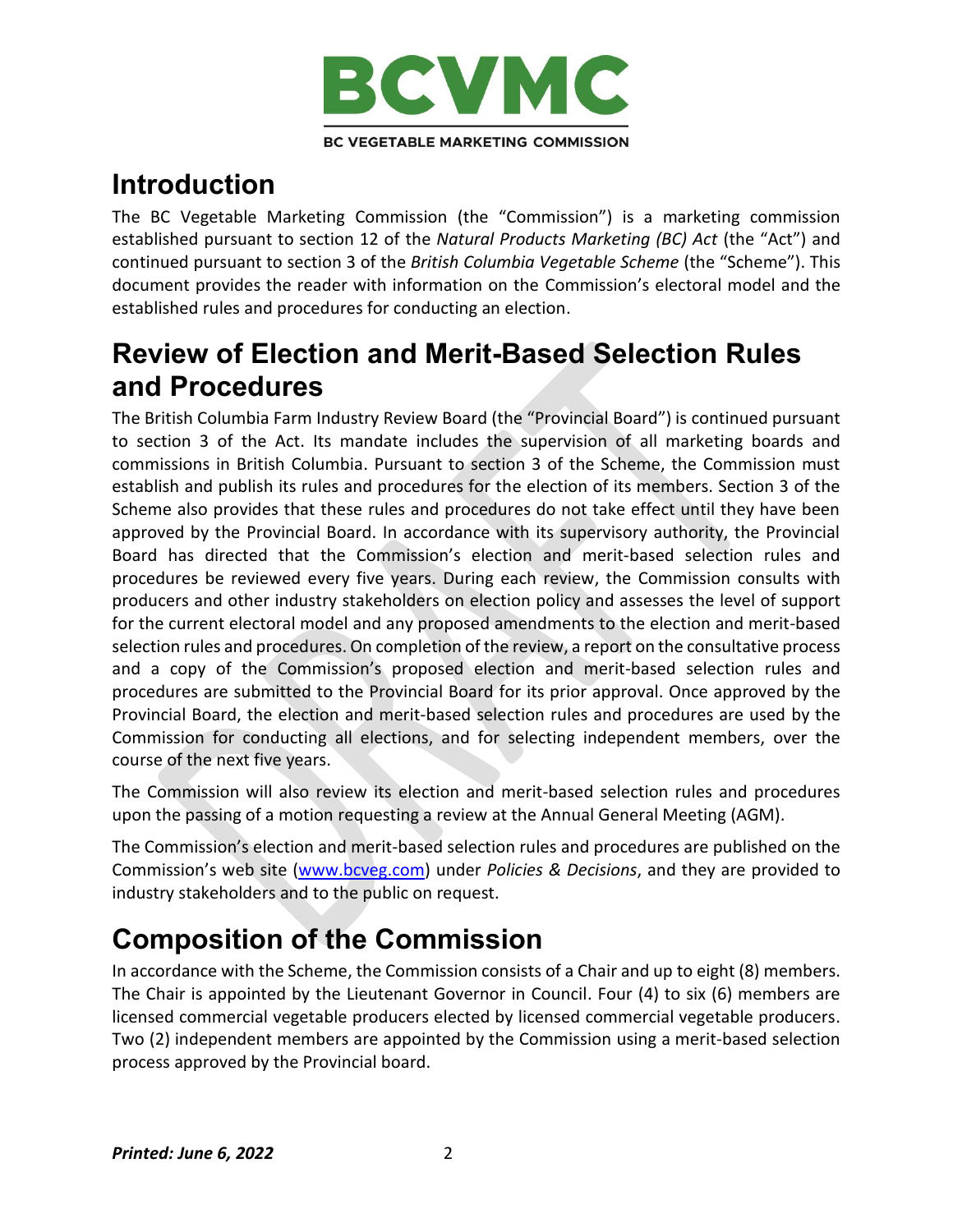

## <span id="page-2-0"></span>*Table 1 – BC Vegetable Marketing Commission Member Positions*

| Representation          | <b>Member</b>  | <b>ELECTION YEAR</b>            |                 |      |                 |                 |                 |                 |      |
|-------------------------|----------------|---------------------------------|-----------------|------|-----------------|-----------------|-----------------|-----------------|------|
| Category                |                | 2022                            | 2023            | 2024 | 2025            | 2026            | 2027            | 2028            | 2029 |
| <b>Storage Crops</b>    | Elected        | 2023 - 3Yr Term                 |                 |      | 2026 - 3Yr Term |                 |                 |                 |      |
| <b>Storage Crops</b>    | Elected        | 2023 - 2Yr Term 2025 - 3Yr Term |                 |      |                 |                 |                 |                 |      |
| <b>Storage Crops</b>    | Elected        |                                 | 2024 - 3Yr Term |      |                 |                 | 2027 - 3Yr Term |                 |      |
| Greenhouse Crops        | Elected        | 2023 - 3Yr Term                 |                 |      | 2026 - 3Yr Term |                 |                 |                 |      |
| <b>Greenhouse Crops</b> | <b>Flected</b> | <u> 2022 - 3Yr Term</u>         |                 |      |                 | 2025 - 3Yr Term |                 |                 |      |
| Greenhouse Crops        | Elected        | 2024 - 3Yr Term                 |                 |      | 2027 - 3Yr Term |                 |                 |                 |      |
| Independent             | Appointment    |                                 |                 |      |                 |                 |                 | 2027 - 3Yr Term |      |
| Independent             | Appointment    | 2022 - 3Yr Term                 |                 |      | 2025 - 3Yr Term |                 |                 |                 |      |

# <span id="page-2-1"></span>*Electoral Model and Frequency of Elections*

Elected member representation categories are Greenhouse Crops and Storage Crops. Licensed commercial vegetable producer members are elected based on representation category. Elections are to be held for six (6) positions: three (3) Greenhouse Crop members and three (3) Storage Crop members. Terms are to be staggered so that two (2) positions with no more than one (1) position in the same category is up for election in the same year. In an election year, the Commission is to establish an Election Schedule and appoint a Staff Election Officer (SEO) and an Independent Elections Officer (IEO). The Independent Election Officer (IEO) is responsible to oversee the election schedule and procedures, and to certify election results.

### <span id="page-2-2"></span>*Merit-Based Selection Process*

The merit-based selection process is applied to administer the selection of independent members by the Commission. The Governance Committee is responsible to establish an Appointment Schedule and manage the process. Key competencies that provide the skill set / knowledge base required by the Commission are to be identified by the Committee. A Notice of Position (NOP) document is to be developed and will include information regarding the terms of reference and skill matrix. The NOP is to be advertised for a minimum of 15 working days and two weekends, with the deadline for submissions being one week prior to interviews. Candidates will be assessed against the terms of reference and skill matrix.

Elements of the candidate appointment process:

i. The Governance Committee and the Commission Chair meet to assess applicants against the NOP and determine shortlisted candidates to be interviewed.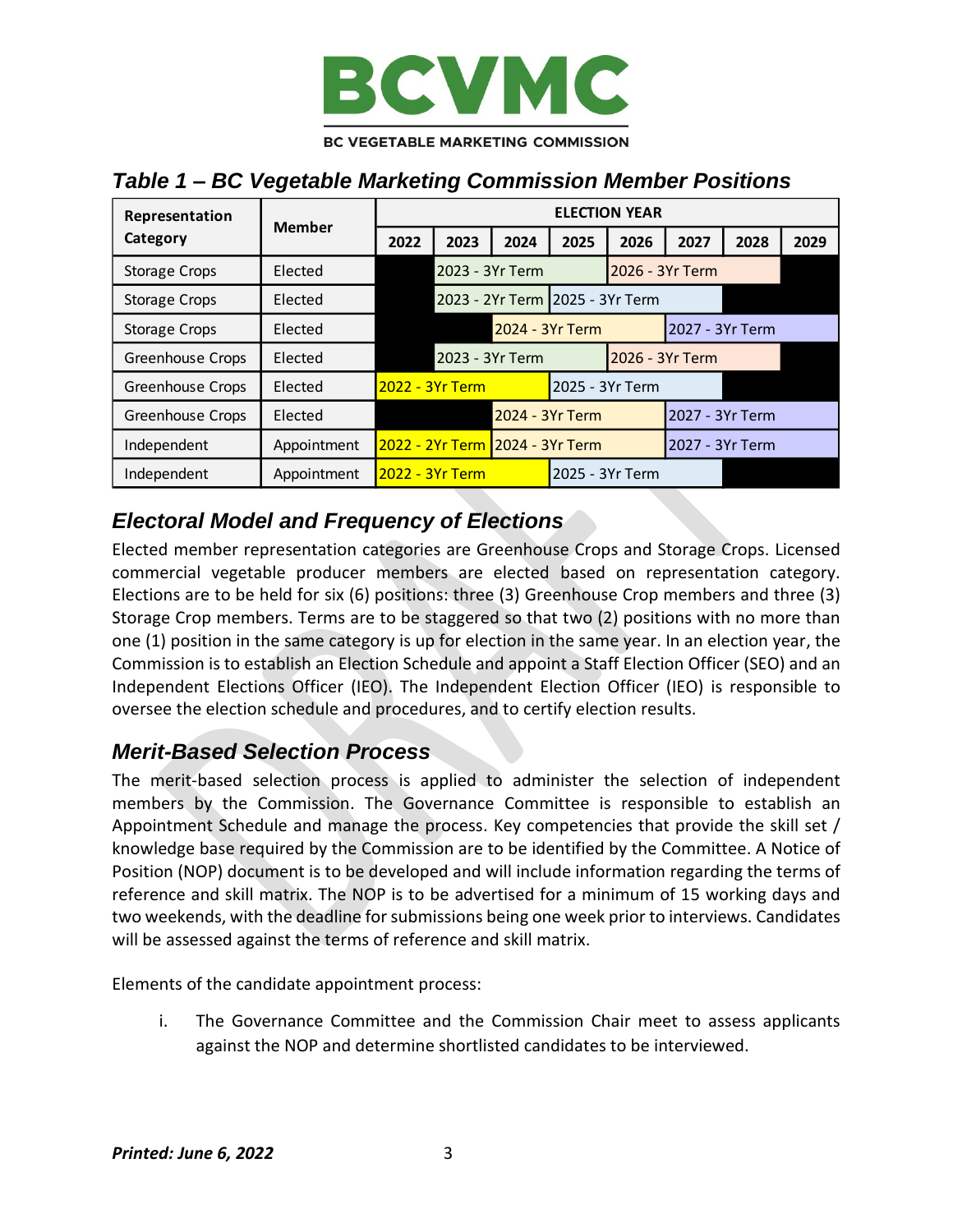

- ii. A conflict of interest disclosure form is completed by shortlisted candidates and reviewed by the Governance Committee and the Commission Chair prior to conducting interviews.
- iii. Interviews are conducted by the Governance Committee.
- iv. Interviews are conducted by the Commission Chair, who will check references.
- v. The Commission Chair reports to the Governance Committee on interview assessments and reference checks.
- vi. After consulting with the Commission Chair, the Governance Committee develops a recommendation and ranking on independent member candidates.
- vii. A shortlist of candidates (being a minimum of one more than the number of positions being appointed), together with a recommendation on the preferred choice, are provided by the Governance Committee to the Commission for consideration.
- viii. The Commission may accept, amend, or remit back for reconsideration, the recommendations made by the governance committee.
- ix. The Commission issues a decision on the appointment(s).

### <span id="page-3-0"></span>*Term of Office*

The term of office of each elected member and appointed independent member is three (3) years. A term commences on May 1<sup>st</sup> and concludes on April 30<sup>th</sup>. There is no limit to the number of terms that a Commission member may serve.

#### <span id="page-3-1"></span>Terms of Office for 2022 and 2023 Transition Years

To transition member terms of office from two (2) years to three (3) years, and to allow vacant member positions to have an opportunity to be filled as soon as possible, the following will be applied on approval of these election and merit-based selection rules and procedures:

- 1. The new electoral model replaces the Greenhouse Tomato category that remained vacant on completion of the 2022 election with a Greenhouse Crop "at-large" category. A special election will be held to fill this member position.
- 2. A two (2) year term is applied to one (1) of two (2) Storage Crop category member positions that are scheduled for election in 2023. Shortening this term by one (1) year aligns the election cycle so that two (2) positions with no more than one (1) position in the same category will be up for election in the same year.
- 3. One independent member is to be appointed to a three (3) year term. One independent member is to be appointed to a two (2) year term. This will allow a minimum of oneyear overlap between the two (2) independent members.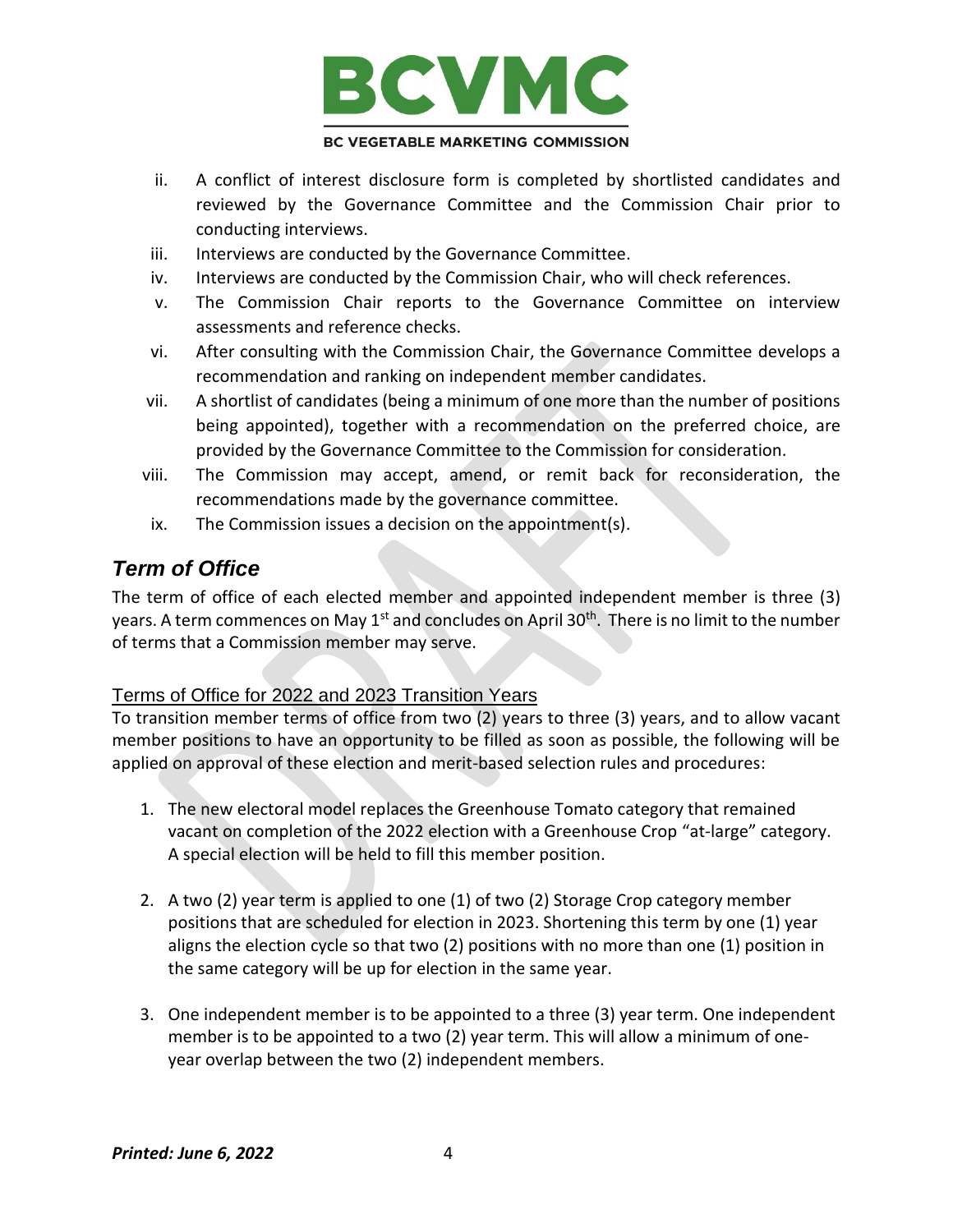

<span id="page-4-0"></span>Table 2 – Member Positions Impacted in 2022 & 2023

| Representation<br>Category | Member      | <b>ELECTION YEAR</b>     |      |      |      |      |      |      |      |
|----------------------------|-------------|--------------------------|------|------|------|------|------|------|------|
|                            |             | 2022                     | 2023 | 2024 | 2025 | 2026 | 2027 | 2028 | 2029 |
| Greenhouse Crops           | Elected     | <u> 12022 - 3Yr Term</u> |      |      |      |      |      |      |      |
| <b>Storage Crops</b>       | Elected     | 2023 - 2Yr Term          |      |      |      |      |      |      |      |
| Independent                | Appointment | <u> 12022 - 2Yr Term</u> |      |      |      |      |      |      |      |
| Independent                | Appointment | <u> 12022 - 3Yr Term</u> |      |      |      |      |      |      |      |

# <span id="page-4-1"></span>*Continuity of Holding Office*

A person elected to the Commission continues to hold office for the duration of his or her term unless he or she:

- Is convicted of any offence under the *Natural Products Marketing (BC) Act* or the British Columbia Vegetable Scheme; or
- Tenders in writing their resignation; or
- Is no longer a commercial producer (as defined by the Scheme).

In addition, unless arrangements satisfactory to the Commission have been made in advance, the office held by any member of the Commission who is absent from the Province for three consecutive months, or who fails to attend to his or her duties for a similar period, may be declared vacant by the other members of the Commission.

### <span id="page-4-2"></span>*Vacancy*

If a vacancy occurs in the membership of the Commission for one of the reasons set out under the heading *Continuity of Holding Office*:

- 1. Where three or more members remain, the remaining members shall constitute the Commission until the vacancy is filled;
- 2. If constituting a quorum, the remaining members may appoint a commercial producer to fill the vacancy, subject to the appointee being approved by BCFIRB; and
- 3. If the remaining members do not constitute a quorum, BCFIRB may appoint a commercial producer to fill the vacancy.

If a vacancy occurs because no eligible nomination is received, the Commission may leave the vacancy to the next scheduled election or hold a special election to fill the vacancy.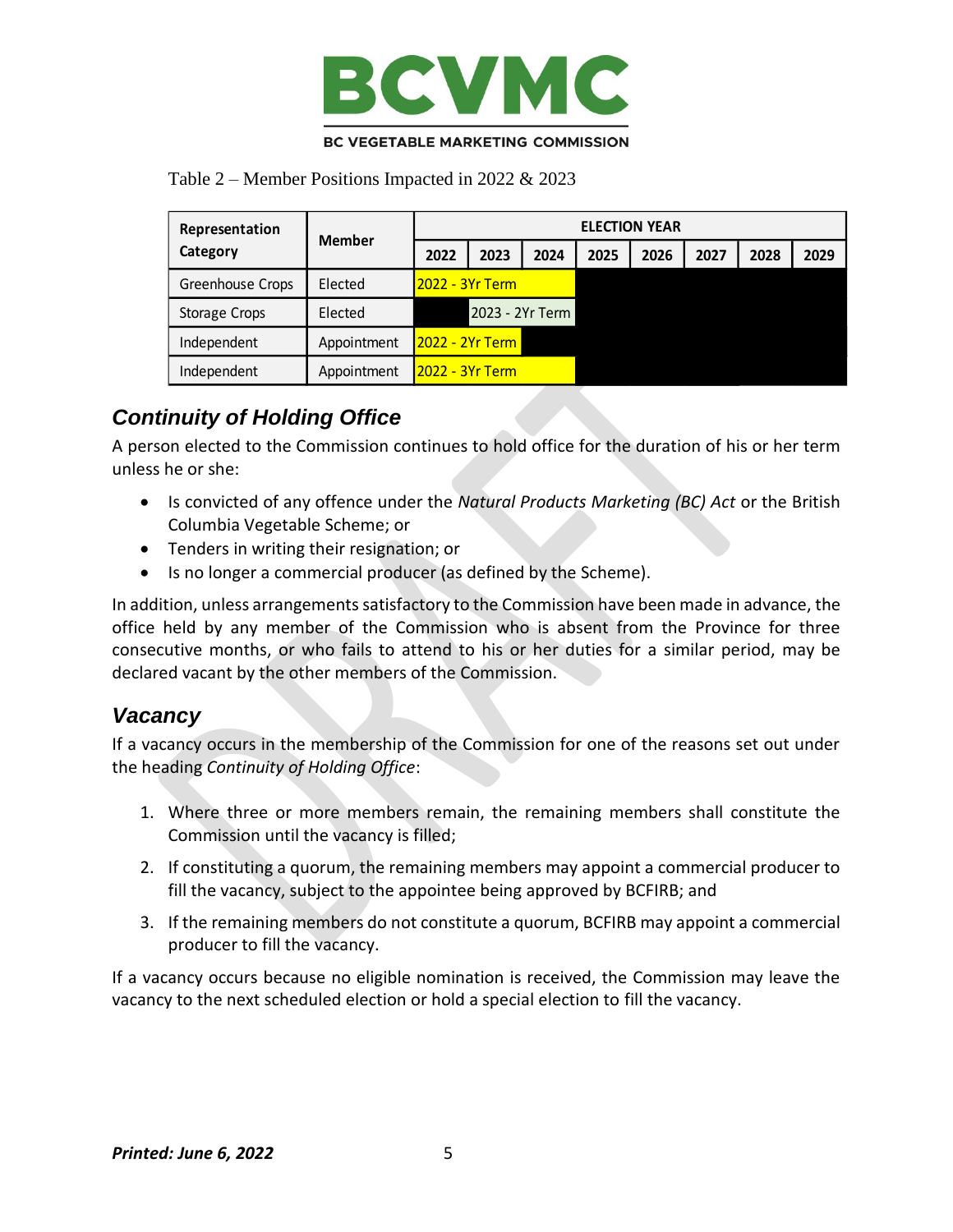

# <span id="page-5-0"></span>**Election Rules and Procedures**

## <span id="page-5-1"></span>*General*

- 1. The Commission shall appoint an Independent Election Officer (IEO) to oversee all election procedures and to certify election results.
- 2. The Commission will appoint a Staff Election officer (SEO) to assist with administering election procedures as directed by the IEO.

## <span id="page-5-2"></span>*Notice of Election and Election Schedule*

- 3. On an annual basis, and at least 60 days before the date when ballots are to be counted, the Commission will circulate to all licensed producers and agencies an Election Schedule for each election specifying specific deadline dates for each election activity.
- 4. The election shall be completed by a date determined by the Commission and announced in its Election Schedule.

# <span id="page-5-3"></span>*Election Information Package*

- 5. The IEO will provide all eligible licensed commercial producers of the representation category positions that are up for election with an Election Information Package by the deadline date, which will include:
	- A notice of the forthcoming BCVMC election;
	- Commission Election Rules and Procedures;
	- An Election Timeline;
	- A list of current members of the Commission and their terms of office;
	- A Nomination Form and instructions for nominating candidates, and,
	- Instructions on how to vote online and by paper ballot.

### <span id="page-5-4"></span>*Eligibility to Serve as an Elected Member*

6. An individual is not eligible for election or office as an elected member unless the individual:

- a. Is a commercial producer<sup>1</sup> in good standing with all applicable orders made by the Commission; or
- b. Is the appointed partner or employee of a partnership that is a commercial producer in good standing with all applicable orders made by the Commission; or
- c. Is the appointed director or employee of a corporation that is a commercial producer in good standing with all applicable orders made by the Commission.

<sup>&</sup>lt;sup>1</sup> Registered names of individuals that represent the 'commercial producer' consist of all named shareholders and partners listed on the producer licence application form.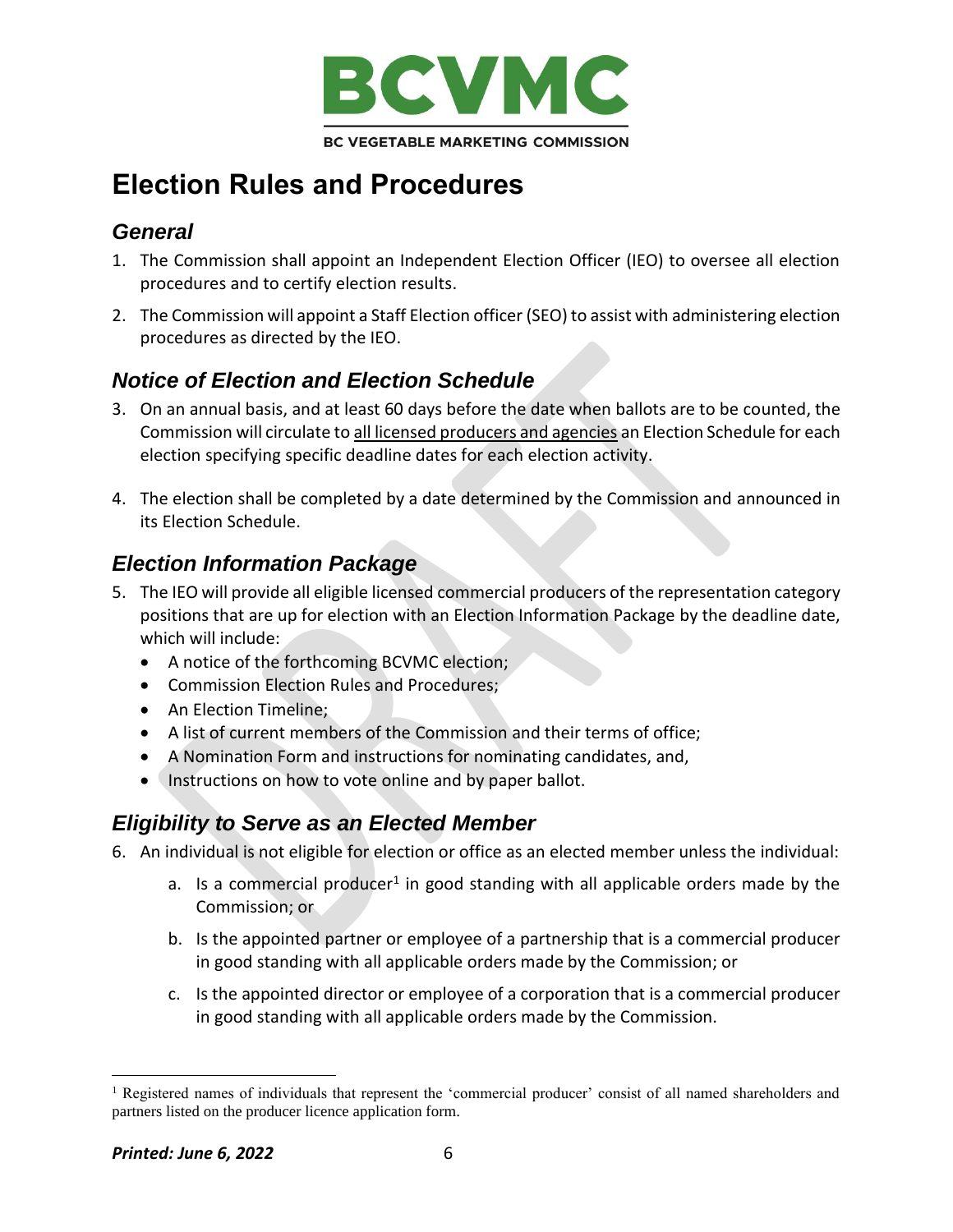

- 7. Any individual who is a director of a designated Agency of the Commission is not eligible for election or office as an elected member.
- 8. Individuals are not ineligible for election or office as an elected member by reason only that the individual is a member of any of the other British Columbia agricultural marketing boards or commissions.

#### <span id="page-6-0"></span>*Nominations*

- 9. Commission members are nominated and elected on the basis of representation category.
- 10. An individual who is eligible for election or office as an elected member may seek and obtain a nomination to serve as a Commission member for a representation category that is consistent with the representation category for their farming operation.
- 11. An individual who is eligible for election or office as an elected member may stand for election in only one representation category.
- 12. Commercial producers may nominate individuals for election or office as an elected member only for the representation category that is consistent with the representation category for the nominating commercial producer's farming operation.
- 13. Nomination forms must be signed by at least three commercial producers (other than the nominee) who are eligible to act as nominees as provided for herein. The nominee must sign the nomination form to indicate acceptance of the nomination. All nominations must be confirmed for compliance with these rules before the nominee is declared by the Independent Election Officer as an eligible candidate.

## <span id="page-6-1"></span>*Voters List and Eligibility to Vote*

- 14. Each year the Commission shall prepare a preliminary list of eligible voters for each representation category for which there is an election. This preliminary voters list is to include all commercial producers of a representation category (see Table 1). All persons on a preliminary list shall receive information concerning the forthcoming election for that representation category, including nomination papers and all applicable deadline dates.
- 15. At all reasonable times, any person may inspect the list of voters at the Commission office. Upon approval by the Commission Chair, eligible individuals may request the Commission office to distribute producer profiles requesting nomination or voter support.
- 16. To remain on the final list of eligible voters for a representation category, the Commission must confirm that the commercial producer is growing the specified regulated product for that representation category as set out in Table 1 . This may be done by:
	- a) An agency confirming a producer's eligibility to be included in the list of eligible voters for a representation category; or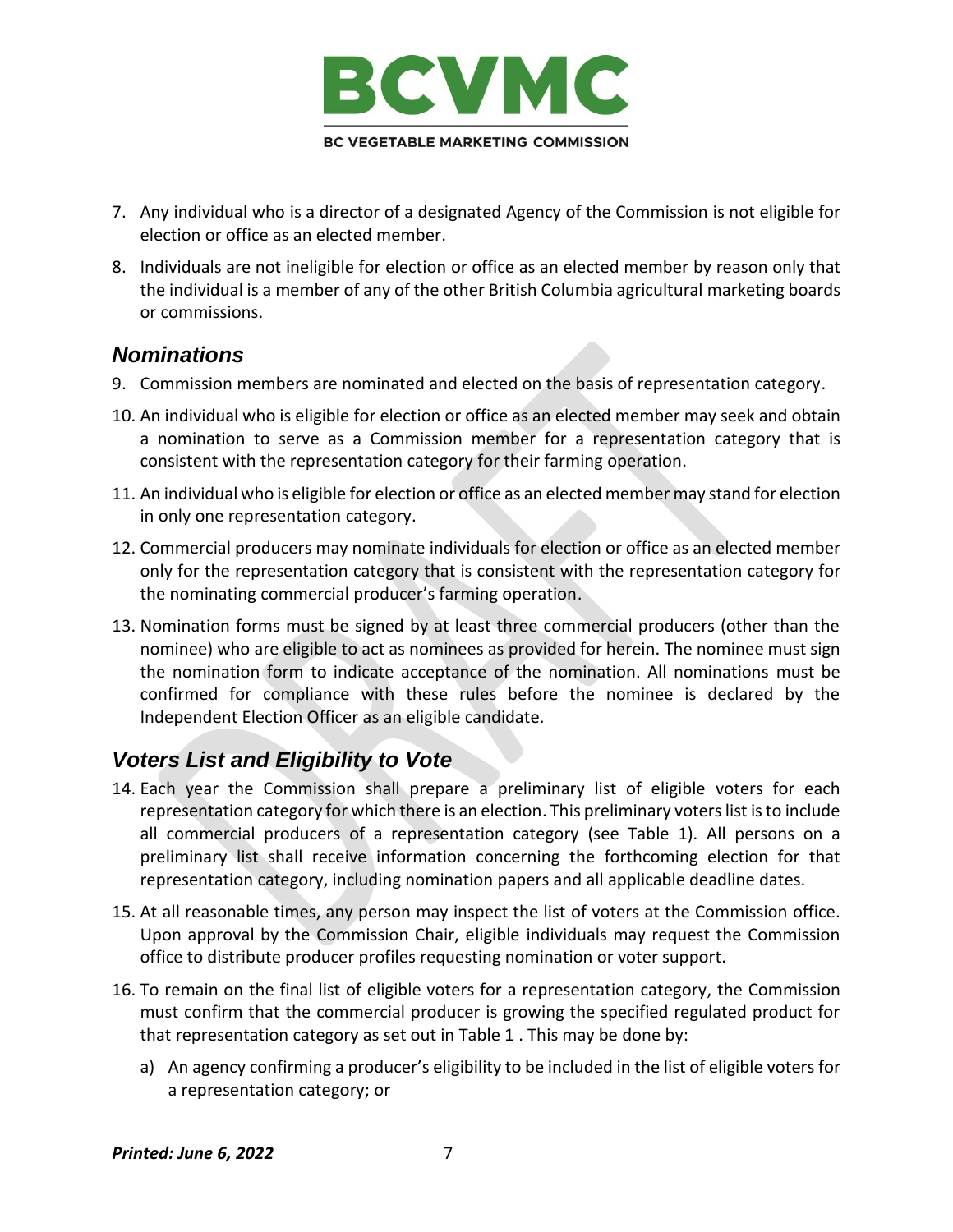

- b) A producer who does not market through an agency submitting a signed declaration confirming the producer's crop type grown.
- 17. Every commercial producer that operates as a partnership or corporation and is qualified to vote, shall appoint in writing one individual as the person authorized to vote on behalf of the partnership or corporation. This appointment shall be filed annually with the Commission at the time the annual producer license application is due.
- 18. A partnership or corporation may change the individual authorized to vote on behalf of the partnership or corporation by providing notice in writing to the Commission and to the IEO by the applicable deadline date.
- 19. During any period that a producer has been exempted from all the provisions of the Commission's General Order, that person shall not be entitled to be on a list of eligible voters.
- 20. Any commercial producer who was eligible to vote in the previous election for a representation category, but who no longer appears eligible to vote, will be notified by the Commission that their name has been struck from the list of eligible voters at least seven calendar days before the date that ballots are to be issued for any contested Commission member position. A person receiving such notification may request that the Commission reconsider the decision to strike their name from the list of eligible voters, in which event the Commission will consider any applicable recommendation made by the IEO.

### <span id="page-7-0"></span>*Voting Procedures*

- 21. A commercial producer or its appointed voting representative may cast a ballot only for a nominee whose name appears on the ballot for the representation category that is consistent with the representation category for the voting commercial producer's farming operation.
- 22. Where there is not more than one valid nomination received for a member position, the valid nominee will be elected by acclamation. Members elected by acclamation will be notified by the IEO.
- 23. Where there is more than one valid nominee for a member position, the IEO will proceed with the voting process.
- 24. The IEO will confirm the eligibility of each individual to vote. Only one ballot may be cast for each Grower ID number.
- 25. Voting shall be conducted online unless otherwise determined by the IEO. An individual who is eligible to vote may request to vote by paper ballot, using the postal service, by requesting a paper ballot from the IEO.
- 26. The IEO will provide to all individuals who are eligible to vote a list of the nominees and, if submitted, the Candidate Information for each nominee, by the deadline in the Election Schedule.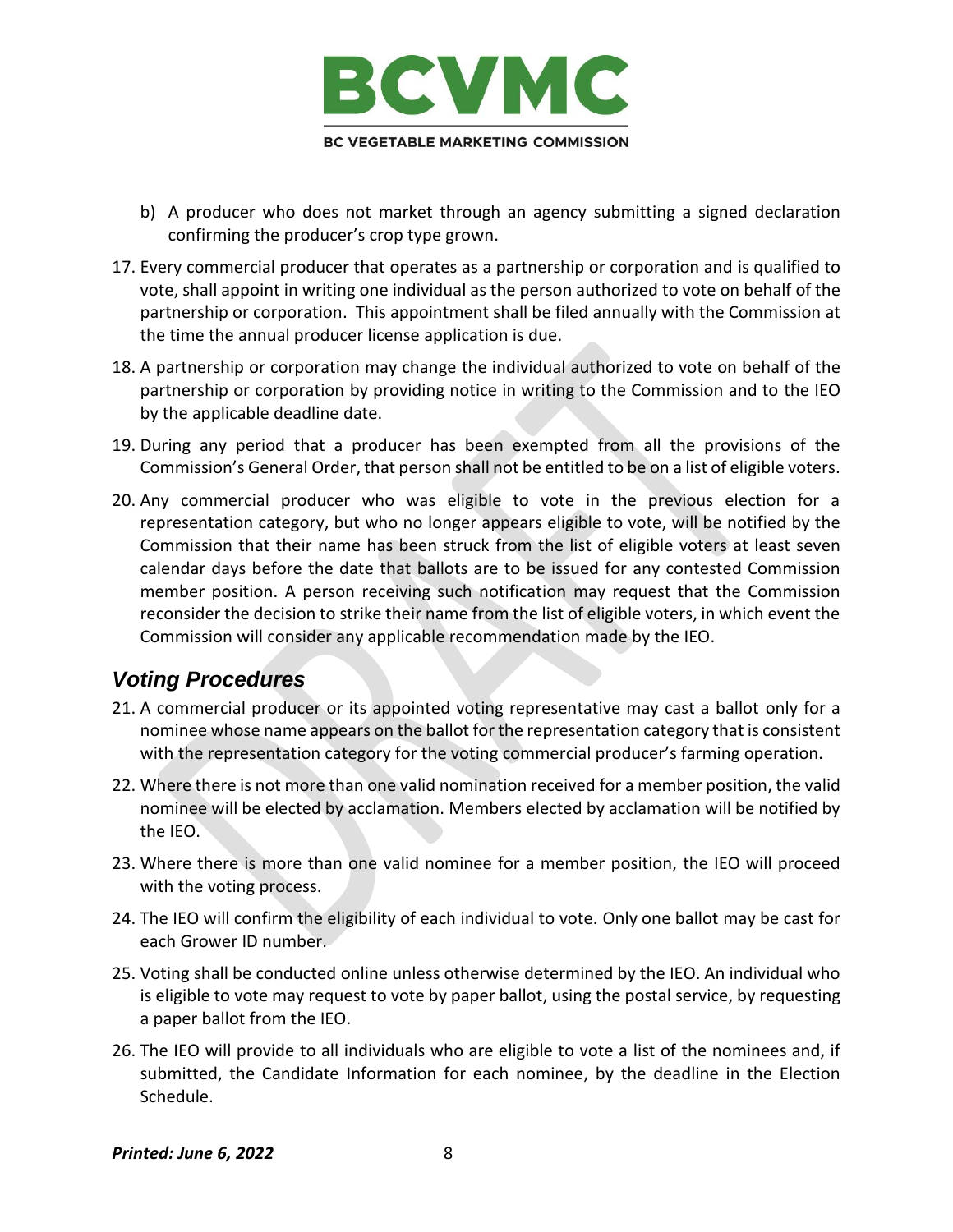

#### Voting Online

- <span id="page-8-0"></span>27. Each Producer voting online will receive an individual email from the IEO that includes a web link to the online voting site and a one-time use individual access code.
- 28. Online ballots are submitted by completing the online ballot in accordance with the instructions provided.

#### Voting by Paper Ballot

- <span id="page-8-1"></span>29. All voting by paper ballot shall be conducted by using mail for delivery and return of voting materials. Ballots with candidate names shall be sent to each eligible voter for the respective representation category. Ballots shall be structured in such a way so that when completed they allow voter anonymity to be maintained and protected.
- 30. Each Voting Producer will also receive a paper election ballot; one small envelope labeled "BCVMC Election - Completed Ballot"; and one envelope addressed to the IEO.
- 31. An individual voting by paper ballot must:
	- Mark clearly on the ballot his or her choice of candidates;
	- Place the ballot into the small Completed Ballot Envelope and seal the envelope;
	- Avoid making any identifying marks on the small Ballot Envelope;
	- Insert the small Completed Ballot Envelope (containing the marked ballot) into the envelope addressed to the IEO and seal the envelope;
	- Ensure the correct Grower ID Number is printed, where indicated, on the outside of the envelope addressed to the IEO; and,
	- Mail the envelope and contents to the IEO. Ballots cannot be hand delivered to the IEO.

#### *Deadline for Receipt of Ballots:*

- 32. Paper ballots must be received by the IEO by the deadline specified in the Election Timeline. The online voting site will be closed at 4:30pm on the deadline date specified in the Election Timeline. Ballots received after the deadline will not be counted.
- 33. Candidates shall be informed of the date, time and location for counting the ballots and be given the opportunity to be present, or to have a representative present.
- 34. The candidate with the most votes in each representation category will be declared elected. In the event of a tie vote the Chair of the Commission shall cast the deciding vote.